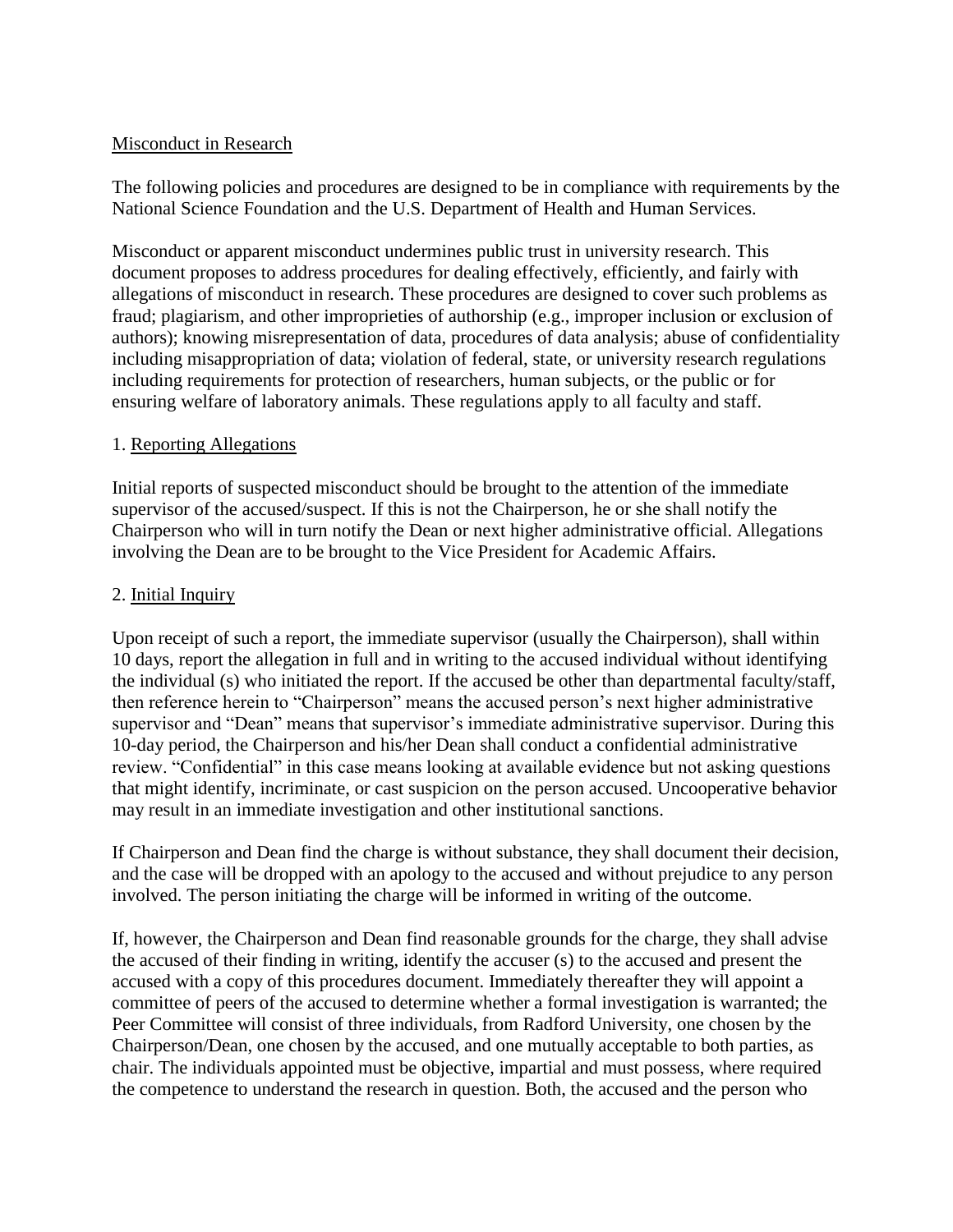filed the complaint shall at this time, be informed in writing of the formation and purpose of the Peer Committee. The accused may at any time be accompanied and assisted by legal or collegial counsel.

## 3. Preliminary Investigation

The Peer Committee shall conduct a confidential review of the alleged misconduct and report their findings to the Dean and Chairperson within 30 days. If the Committee anticipated that the deadline cannot be met, a report, citing reasons for the delay and the progress to date must be submitted to the Dean and Chairperson and the individuals involved must be notified.

As part of the review, the Peer Committee may solicit testimony from the accused and from individuals having specific knowledge of aspects of the case. These individuals will at the request of the committee, be summoned by the Dean/Chair who will caution them about the need for complete confidentiality and provide the committee with relevant unsolicited written information at any time during the review.

Within 10 days following the transmittal of the Peer Committee report to the Chairperson and Dean, the Peer Committee, Chairperson and Dean will vote to pursue or drop the charges, based on the evidence. A majority vote is required to pursue the allegation or it will be dropped. The accused and accuser will be informed in writing of the outcome. Based on the recommendations of the Committee the Dean shall either dismiss the allegations for lack of merit, resolve them through informal processes without further investigation, or initiate a formal investigation.

# 4. Formal Investigation

If the Dean determines that further investigation is warranted, he/she will appoint a Formal Investigation Committee, with a membership of five faculty members, distinct from the Peer Committee. Those appointed must be objective, impartial, and must possess sufficient competence to understand the research in question. It must be understood that irreparable damage to the reputation of the accused can result from soliciting information from his or her colleagues, especially those from outside the University community, even when complete confidentiality is requested.

Should the Dean decide to initiate formal investigation, he or she will notify the President, the Vice President for Academic Affairs, any sponsoring agency, and if a pending work is in question, the publishers or any recipient organization.

If the accused leaves the institution or refuses to cooperate, the investigation will continue according to the prescribed procedures.

A complete transcript of the testimony taken by the Committee will be recorded and retained by the Dean for future reference, but only for use by the accused or if the case be continued or reopened.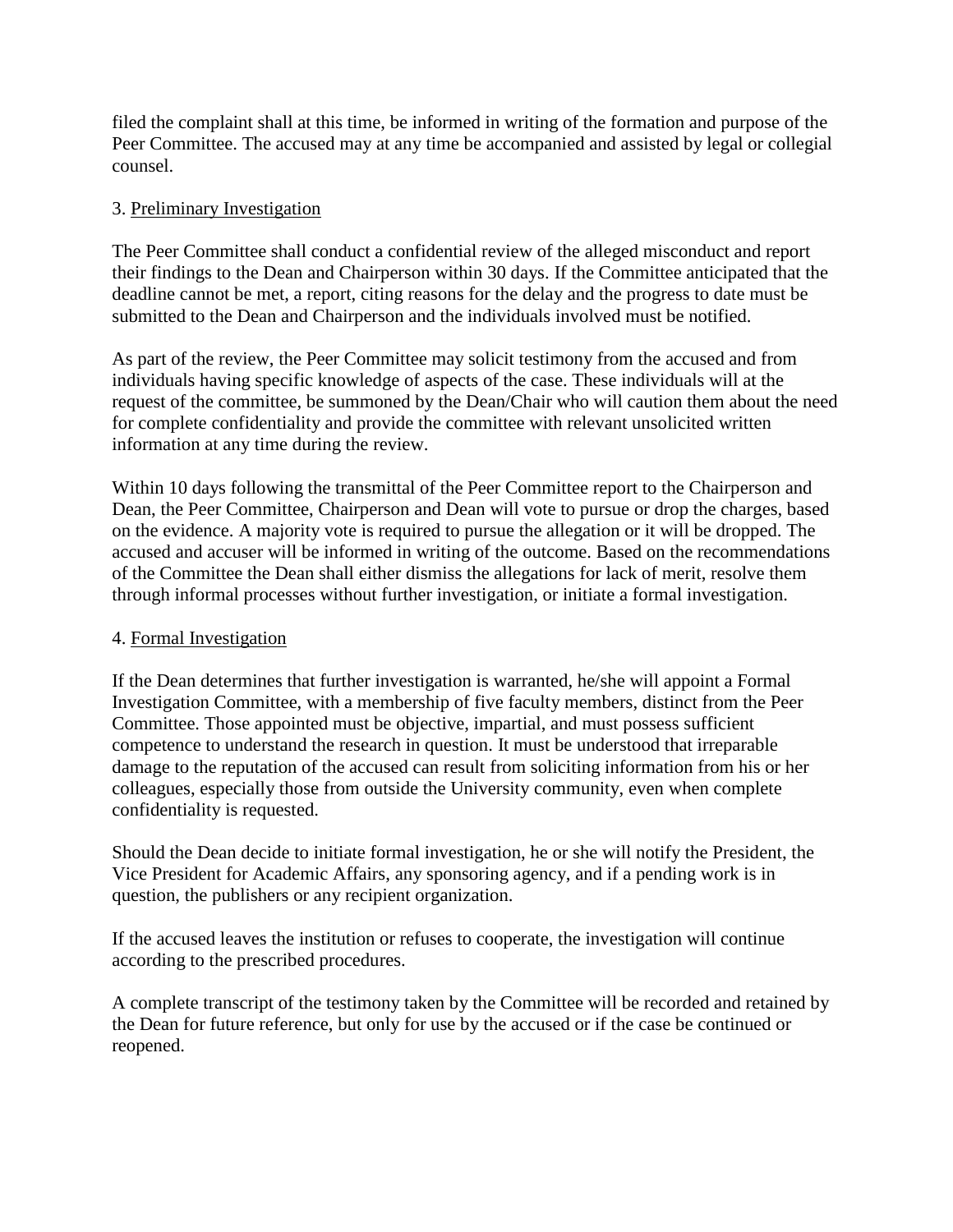In conducting the investigation, the Committee shall comply with such procedures as may have been promulgated by the President of the University. Because the findings will serve as a factual basis for any subsequent disciplinary action against the accused, procedures must allow a full and fair opportunity for the accused to be informed of and defend against the charges. At a minimum, any rules must include the following provisions:

- 1. right of the accused to a clear written statement of the charges;
- 2. right of the accused to appear before the Committee and present testimony on his or her behalf;
- 3. right of the accused to be accompanied by counsel when appearing before the Committee;
- 4. right of the accused to a copy of a tape-recording which shall be made of all testimony; however, the Committee shall deliberate and may discuss procedural matters in executive session;
- 5. right of the accused to examine the Committee's file of non-confidential documents, receive a draft of the Committee's final report, and comment upon it in writing and/or by appearing before the Committee to present arguments in rebuttal;
- 6. right of the accused to a finding determined by majority vote on the basis of a preponderance of evidence;
- 7. right of the accused to a prohibition on all Committee members, additional staff and secretarial assistants from disclosing Committee proceedings at any time, except as otherwise provided by these rules.

The Committee shall conduct its investigation with deliberate speed and submit to the Dean a written report of its findings and conclusions along with the entire file on the case. This should happen within 120 days of its appointment. The accused shall receive from the Dean, progress reports at appropriate intervals during the formal investigation, a copy of all progress reports submitted to others, and a final report of findings, recommendations, and Radford University disciplinary action upon completion of the investigation.

Investigations may result in various outcomes including:

- 1. a finding of fraud;
- 2. a finding of serious research misconduct short of fraud;
- 3. a finding that no culpable conduct was committed, but serious research errors were discovered,
- 4. a finding that no fraud, misconduct or serious research error was committed.